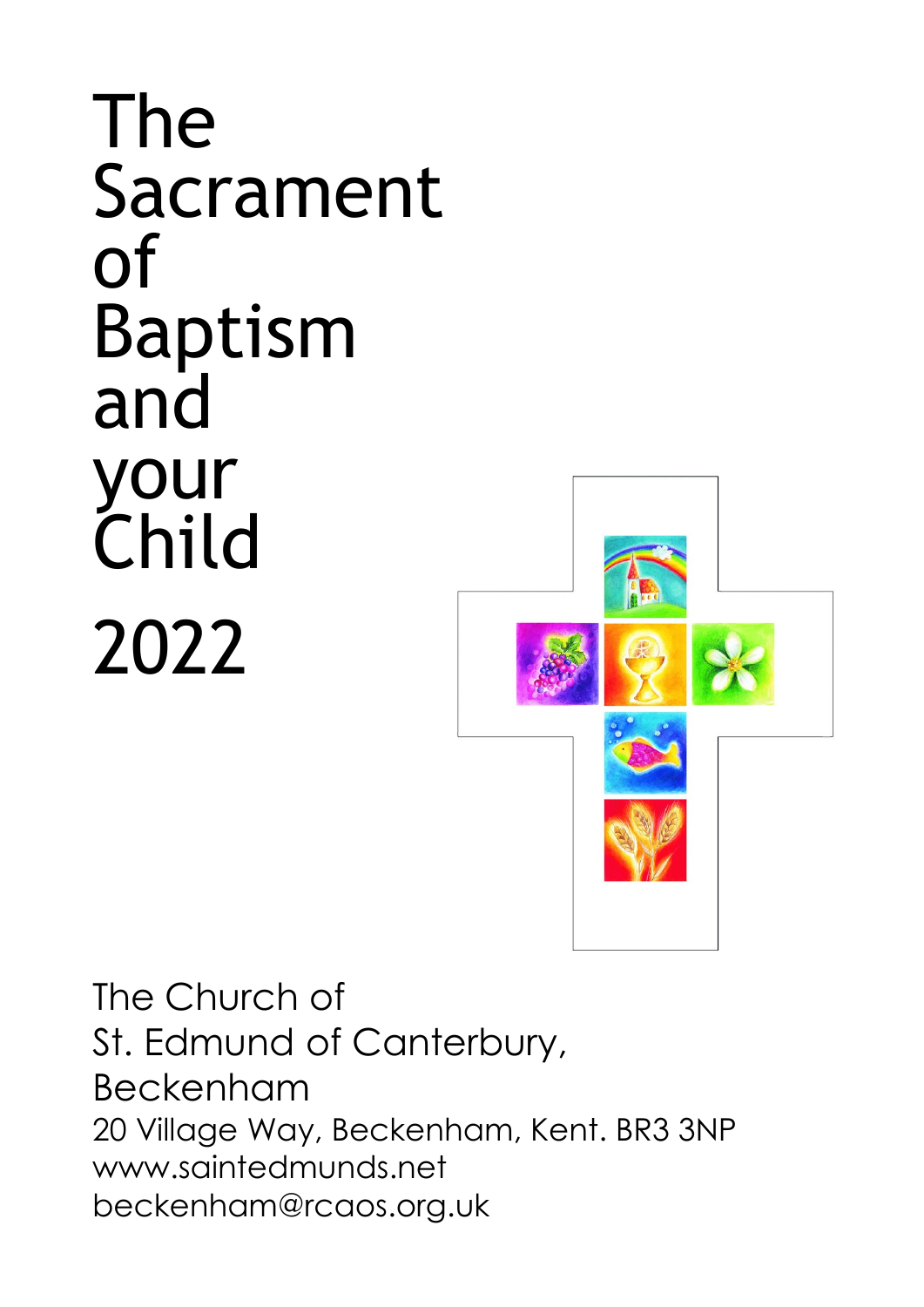# 2022

# BAPTISM PREPARATION

Before your first child is baptised the Diocese asks that you attend a baptism preparation session. You are welcome to attend before you have your baby.

## **We have no session in the diary at the moment.**

YOU WILL NEED TO COMPLETE A BAPTISM REGISTRATION FORM WHICH IS ON THE LAST PAGE OF THIS PACK, AND THERE ARE FORMS FOR THE GODPARENT TO COMPLETE.

IF YOU ARE READING A PAPER COPY MORE PAGES CAN BE DOWNLOADED FROM: **www.saintedmunds.net** 

**We ask you also to input your family details on ChurchSuite which is the parish app and the place we hold our records. Please go to our web page and follow the link**.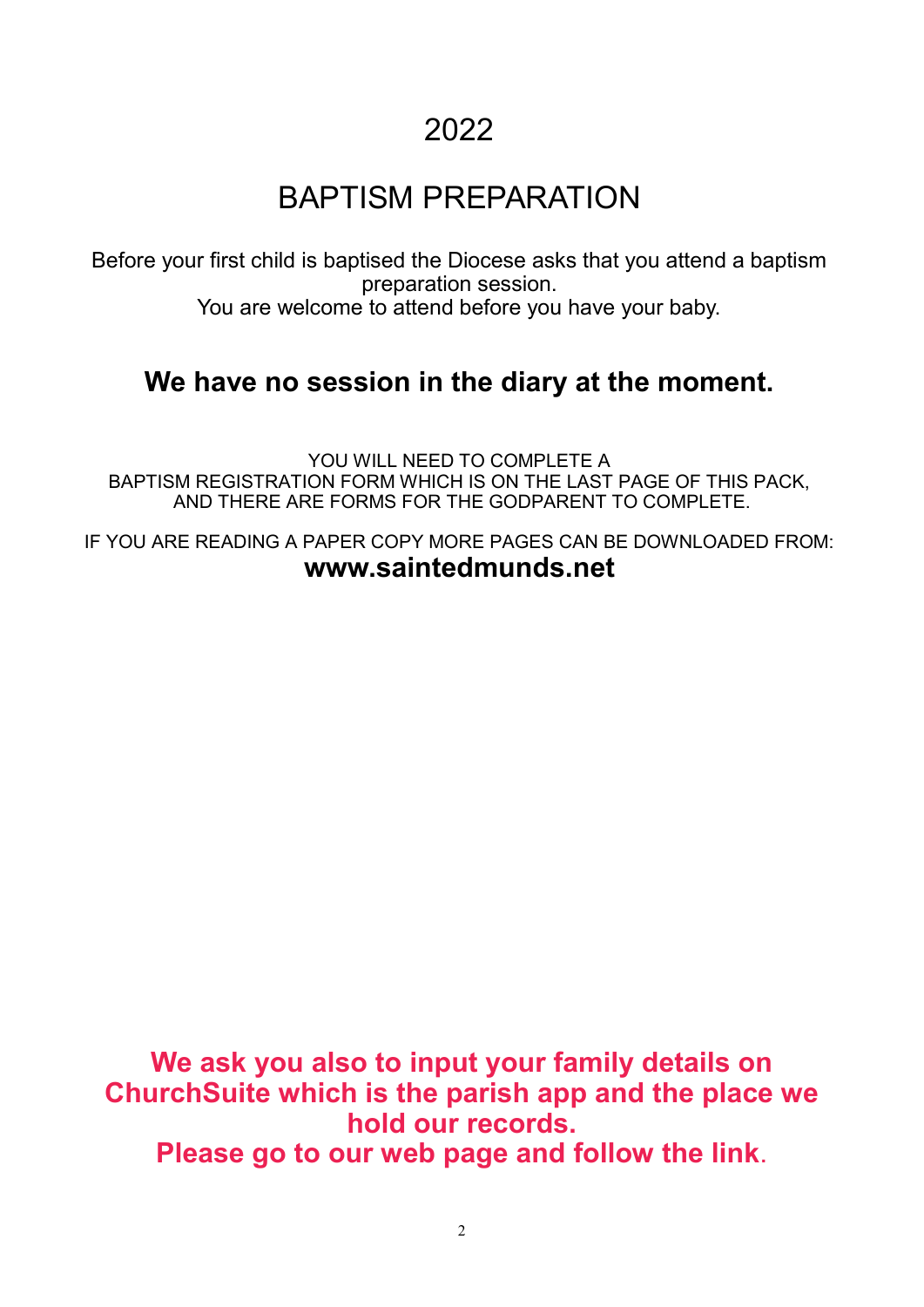# The Sacrament of Baptism



### Introduction

Thank you for deciding to have your child baptised. This is a vital step, offering your child a unique gift, eternal life. Through baptism your child becomes a member of Christ's Mystical Body, the Church, and a child of God. The whole treasures of the Church are laid open. From this moment a whole way of life opens up, immersed in the Holy Spirit, one blessed richly by God the Father.

Baptism is a sacrament, the beginning of your child's life in the Church, as a member of God's family free from sin and intimately united with Jesus Christ. It is a life for which you, as parents, are primarily responsible.

I am sure you have happy memories of your First Holy Communion Day, complemented perhaps by memories of going to Confession or Confirmation, or your Marriage, or friends made in the Parish or at your Catholic school. Each of us has our own personal story, but what we have in common is our desire to pass on that precious relationship with God which has been first given to us. However, none of this can be taken for granted. Our society is increasingly hostile to the values of the Gospel and this affects our children. If your children are to be brought up in the Faith then all of us, parents, priests, catechists and teachers, need together to make a concerted effort to pass on what is so precious to us.

The people primarily responsible for passing on the Faith are parents. The Catholic community has a duty to support you, welcome you and encourage you. To this end we offer a special programme beginning with preparation for baptism. This is followed by preparation for First Confession and First Holy Communion and completed with preparation for Confirmation.

### Baptism Preparation Course

We would like to meet both parents so we can explain how we approach baptism in this Parish, to answer your questions and to explain how the Church understands what baptism is so that you can freely choose this sacrament for your child, knowing exactly what you are letting yourself in for! To this end the Diocese of Southwark requests that parents attend a Baptism Preparation Session before a first child is baptised.

This pack contains a series of sheets that explain how to set about arranging your child's baptism. There are various things to think about and some important decisions to be made. Please read the pack carefully before filling in the application form.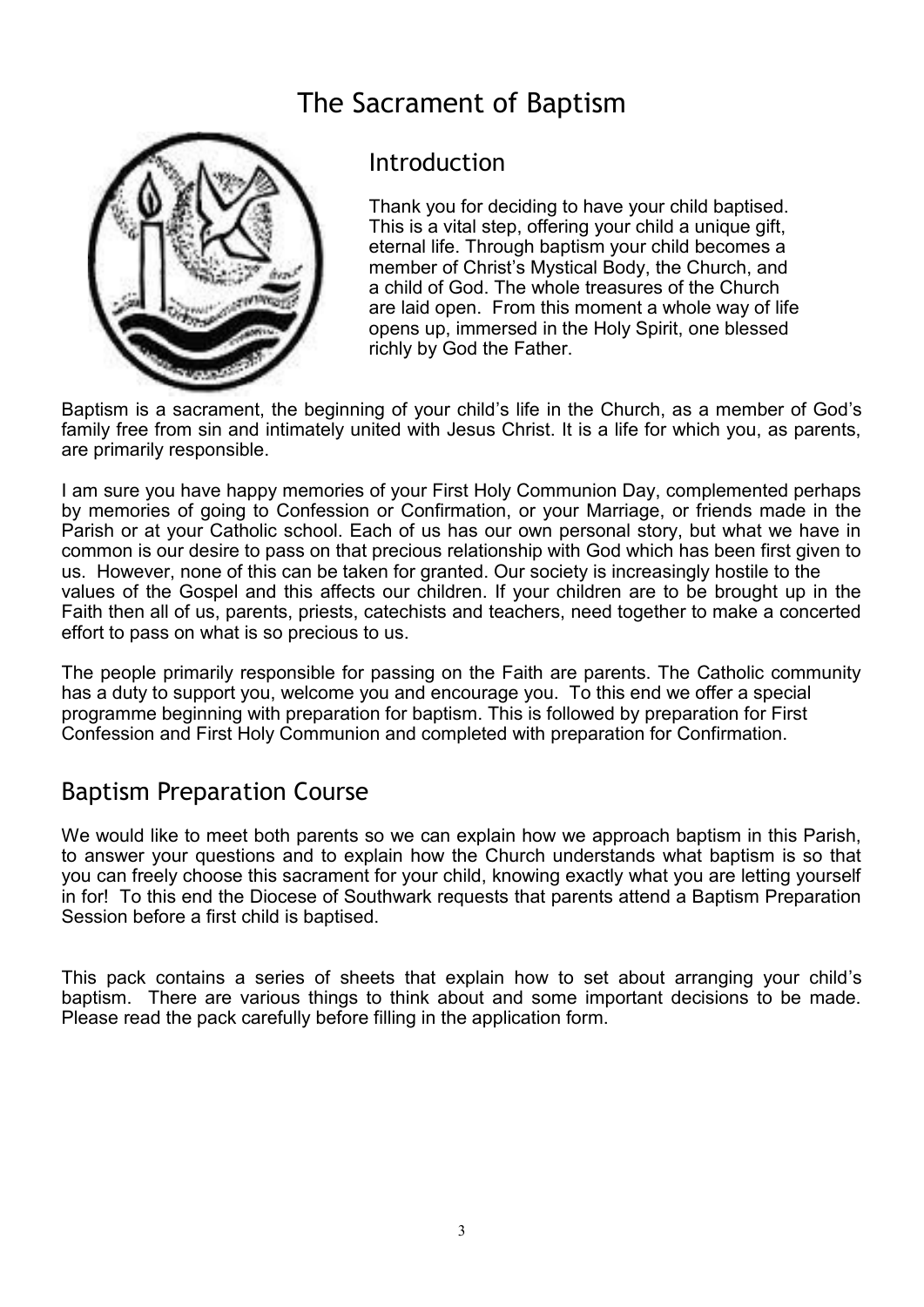# Naming Your Child

At the beginning of the Baptismal Ceremony you are asked what name you have given your child. This is a solemn part of the ceremony where you proclaim to the Church the name that you have given your child. This name is a lifelong gift from you and because you have chosen to have your child baptised in the Christian Church it is assumed that you will give your child a Christian name.

The Church requires that **AT LEAST ONE** of your child's name be a Christian name, and that none of the other names you choose goes against our Christian faith, morals or principals in any way. A Christian name is normally the name of a Saint. Every culture and nation has its own lists of Saints. If you are in any doubt you should ask now.

Sometimes Saints' names come in different versions: e.g., *Callum* and *Colum* are versions of Columba who was a Celtic Saint and *Jean* is the French form of John. Either version is acceptable.

Sometimes a Christian name is not a Saint's name but refers to a Saint - *Assunta, Maris-Stella, Monserrat* and *Carmel* all refer to Saint Mary, Mother of Jesus.

Your baby's birthday might be a Saint's day. You might like to make one of your child's names that of the Saint. It is a good way of acknowledging the date.

If possible find out the meaning of the names you give your child: *Chukwu,* a Nigerian Christian name means *God's Gift,* just as **Christopher, a Greek name means** *Christ Bearer***. All this information is wide- ly** ly available online. It may take a little work and looking around, but remember, the names you give your child are gifts for life. It is worth making a special effort now to make your choice Meaningful and prayerful. *'Do not be afraid, for I have redeemed you. I have called you by your name, you are mine.'*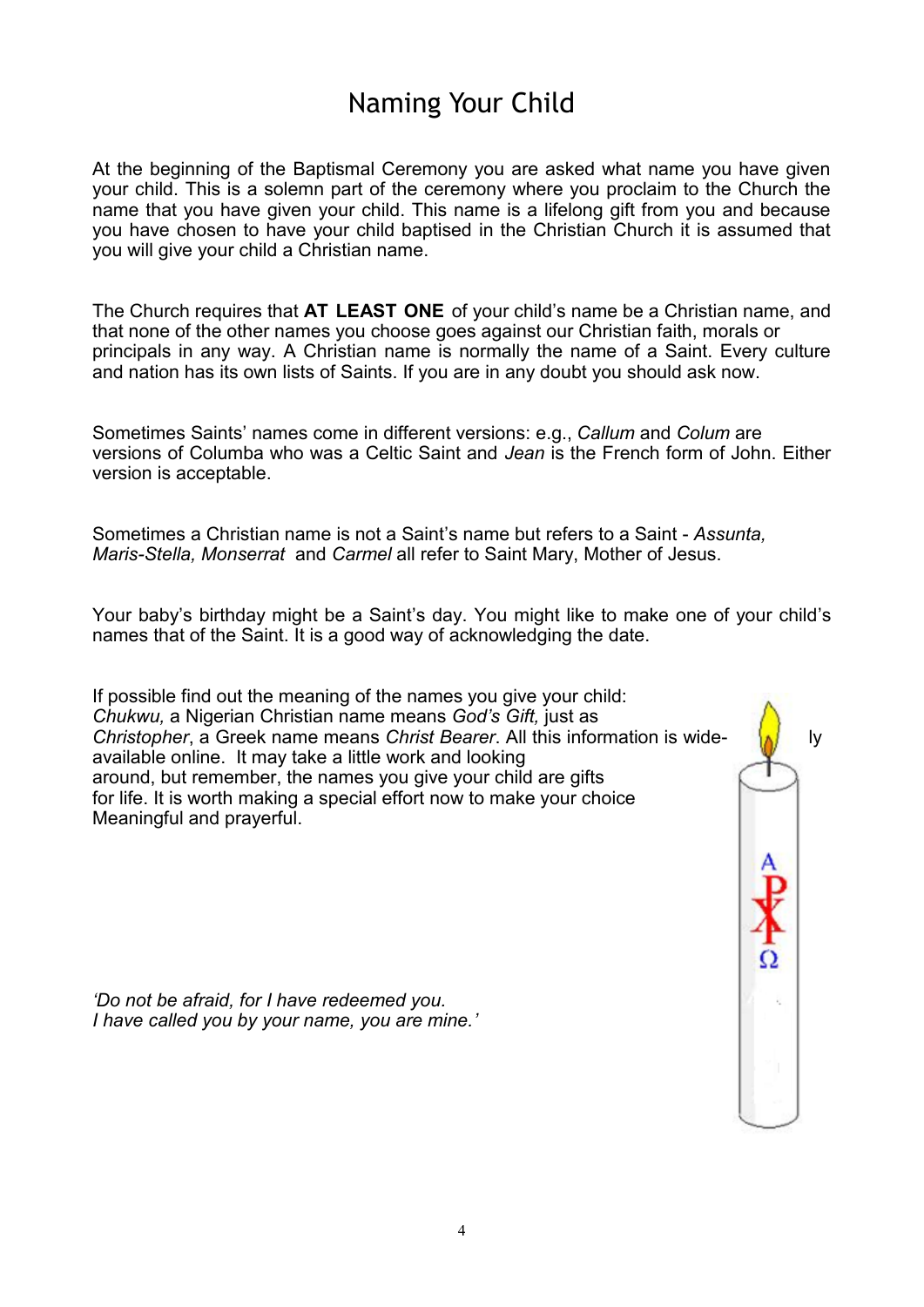### Information

It can be hard work organising anything if you have a young baby or child in your family, and gathering family and friends together for a baptism and a party afterwards takes time and energy.

We can't help with the party, but here is some information which should help. *Please read everything before completing the forms.*

#### Dates and Times

Baptisms take place on Sundays, either during Mass or in the afternoon. Occasionally they will be on a Saturday if there is a sound reason for this.

No baptisms take place during the last two weeks of Lent, bur Easter Day is an especially appropriate time for celebrating the sacrament of Baptism.

#### The Ceremony

Parents and godparents should arrive at least ten minutes early. ONE OF THE GROUP SHOULD GO INTO THE SACRISTY AND LET THE CELEBRANT KNOW THAT THEY HAVE ARRIVED. They can then find seats near the font for their party and make themselves comfortable. Parents and Godparents and Witnesses should sit together - they will need to move to the font - and grandparents might like to sit behind then, as some celebrants like them to assist in anointing the child.

During the service the celebrant will direct all the participants. He will show them what to do, where to stand, what to hold.

If there are older siblings let them join you at the font so that they too are part of the service.

If you wish someone to read an appropriate bible passage please come prepared. If you wish some music (not secular) to be played please download it onto a phone with a headphone jack so it can be played over our system

Traditionally, christening garments are white, but you can dress your child in whatever you wish. The only requirement is that you *bring a white garment* to put on the child at the appropriate time as a symbol of the gift of holiness and freedom from sin which Baptism imparts. This is usually a white shawl that can be easily draped over the shoulders, but a cardigan or a piece of white fabric is fine too. It is a good idea to let one of the Godparents be responsible for holding on to this.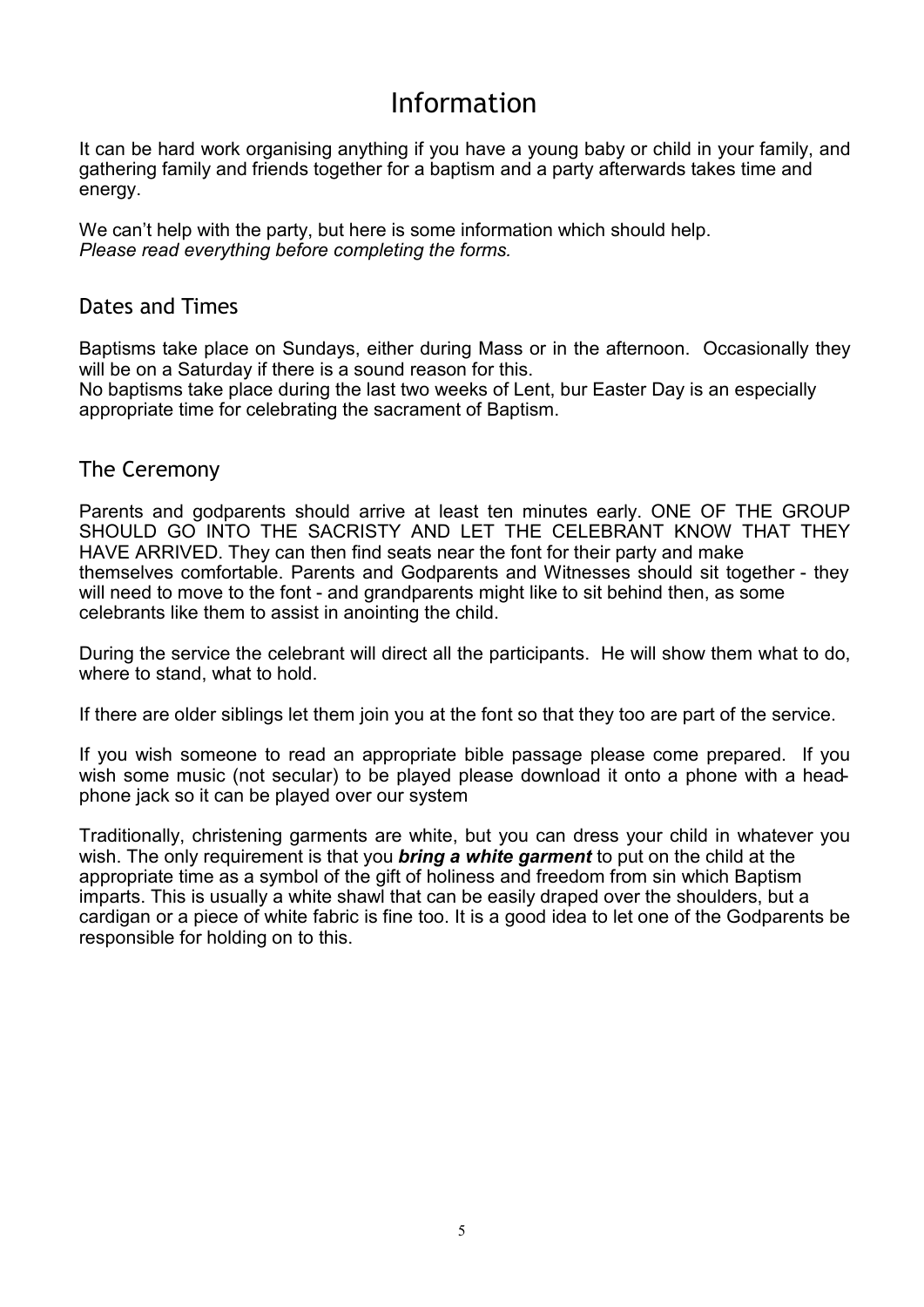Another Godparent can be responsible for lighting the Baptismal Candle. This Candle is lit from the Paschal Candle and is a sign of the new Life which Jesus has shared with your child at his/her Baptism. Remember to take the candle home with you and keep it safe. It can be re-lit on the anniversary of your child's baptism, and increasingly they are used to light candles when the child gets married.

Babies cry at christenings! if yours does don't worry, try to keep calm. If you want to get up and move around with your child, do. If you have a baby that needs feeding, go ahead and feed. Stick to your routine!

#### Other Points

Do let visitors to our Church know that there is a lavatory at the front behind the blue velvet curtain. It is suitable for disabled people.

All services taking place in St Edmund's are live streamed. This means that family and friends who are not in the church can share in a service as it takes place. However the the font is out of camera range and so nothing of the baptism would normally be seen. However if you have family who cannot attend the baptism we can set up a font at the front of the sacristy so it can be seen on camera. We can arrange for the service to be recorded for private viewing. **PLEASE ADVISE THE OFFICE IF YOU WISH THIS TO BE ARRANGED.**

A Baptism Certificate is given to you at the end of the service. Please keep it safe: you will need it if wish your child to attend a Catholic school.

And finally....... It is a long-standing tradition in the Catholic Church to give a 'Thanks Offering' (known as a Stole Fee) to the priest or deacon who conducts your service. (For the priest or deacon, this forms an important part of his income so please give it serious consideration.

No charge is made for the Preparation Course or the Certificate, and the Baptismal Candle is a gift from the Parish.

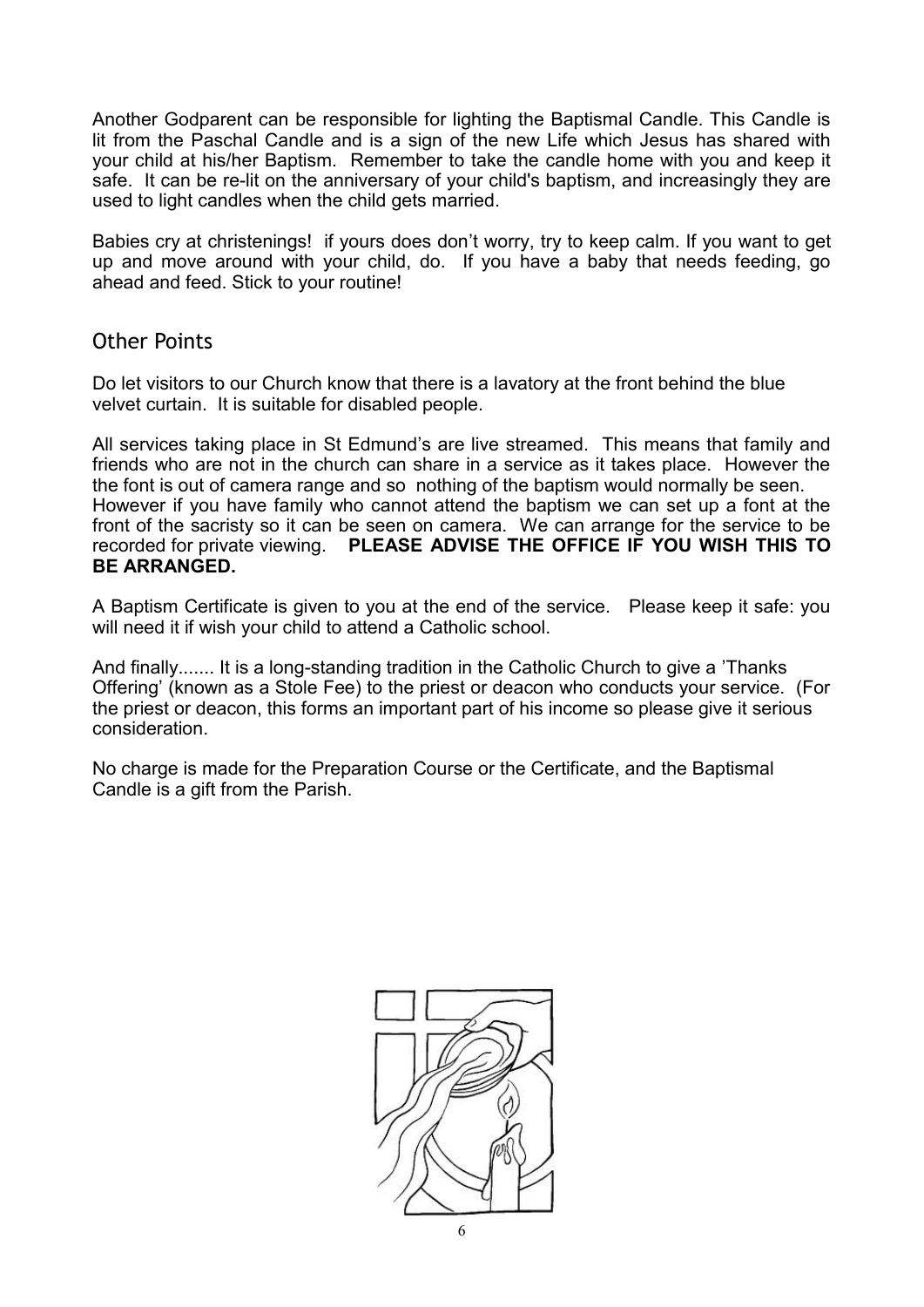# Choosing the Godparents

Godparents, sometimes called 'sponsors', are specially chosen to give support and encouragement to you as parents as you bring up your child in the Christian Faith.

Your choice of Godparents is important. It is not simply a social gesture or compliment to a member of the family, or an old friend. You are choosing for the good of **your child** and the people you choose should be discussed and thought about by both of you as parents before you approach them.

The Catholic Church requires only one Godparent, but you may have more. Godparents should be Roman Catholic, ideally confirmed and practising. *If there are any difficulties please see Deacon Seán or one of the priests as soon as possible.*

Godparents are people who can set a good example of what it means to be a Catholic. . You must be sure that they will care for the child spiritually as it grows up and be able to offer advice and encouragement. They should play a supportive role in its faith development and be present at special occasions such as First Holy Communion and Confirmation.

During the Baptism Service they make certain public promises which are explicitly Catholic and it is important that they understand this. It is an important commitment for Godparents to make, and it is important for your child's faith and future maturity to have Godparents who are willing to undertake this commitment.

If you have found someone who is **not** a Catholic but a baptised and practising friend/ member of the family from a different Christian denomination whom you would like to be a Godparent, though they cannot actually fulfil the role of Godparent we are happy to welcome them in the role of Witness. This is a role similar to that of Godparent but without the implication of having to set an example of being a good Catholic. For, while all Christians have the same faith in Jesus Christ, we do have important faith differences which affect the life and shape of our different faith communities. So, for example, some Christians do not believe in the real Presence of the Eucharist which alters the support and part they can play in preparation for First Holy Communion. *It is out of respect for these differences* that we acknowledge the different role they will play in the faith development of your child and therefore hope that this enables them to take on this important role with integrity.

#### ♦♦♦♦♦♦♦♦♦♦♦♦♦♦♦

*This pack contains a number of forms titled Godparent / Witness - Statement of Commitment. Give one to each adult that you choose. Those you ask should tell you what their decision is and only if they agree to be Godparents or Witnesses should they complete the form and return it to us. If you need more forms please feel free to print more.*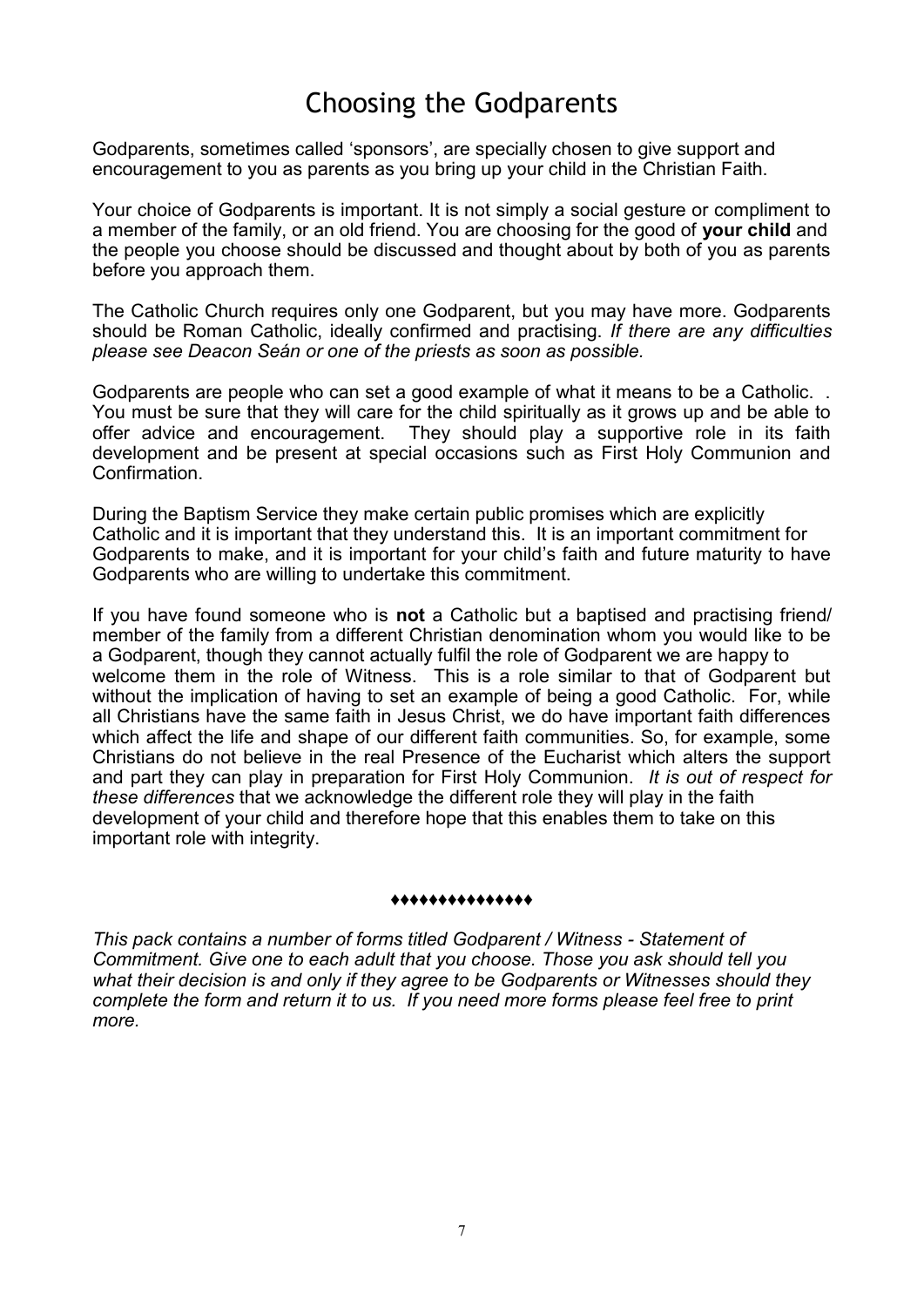# Godparent - Statement of Commitment

Godparents are specially chosen to give support and encouragement to Christian parents as they bring up their child in the Faith. They set an example of what it means to live the Christian faith as a practising Catholic. Through prayer, interest and thoughtfulness they act as an extended family and represent the Church in the care and commitment given to their Godchild and the child's parents throughout its life. Please think carefully about whether you are ready to take on this commitment.

Baptism is a sacrament, which marks a person's entry into God's family, the Church, and the Church regards your part in this sacrament as important.

Before returning this form please tell the parents of the child of your willingness to be a Godparent.

#### **EACH GODPARENT NEEDS TO COMPLETE A SEPARATE FORM**

I undertake to sponsor, as a Godparent

 *(Full name of child)*

I was baptised as a CATHOLIC at

(name and place of church)

 $\mathsf{on}$ 

 *(Date of your Baptism)*

*I understand the duties and obligations of being a Godparent and freely undertake to fulfil them*

*Signature* 

*Print your name* 

*(Christian name and family name, in clear capital letters please)*

Please return this form to: **Baptism** Church of St. Edmund of Canterbury Village Way, Beckenham, Kent. BR3 3NP

beckenham@rcaos.org.uk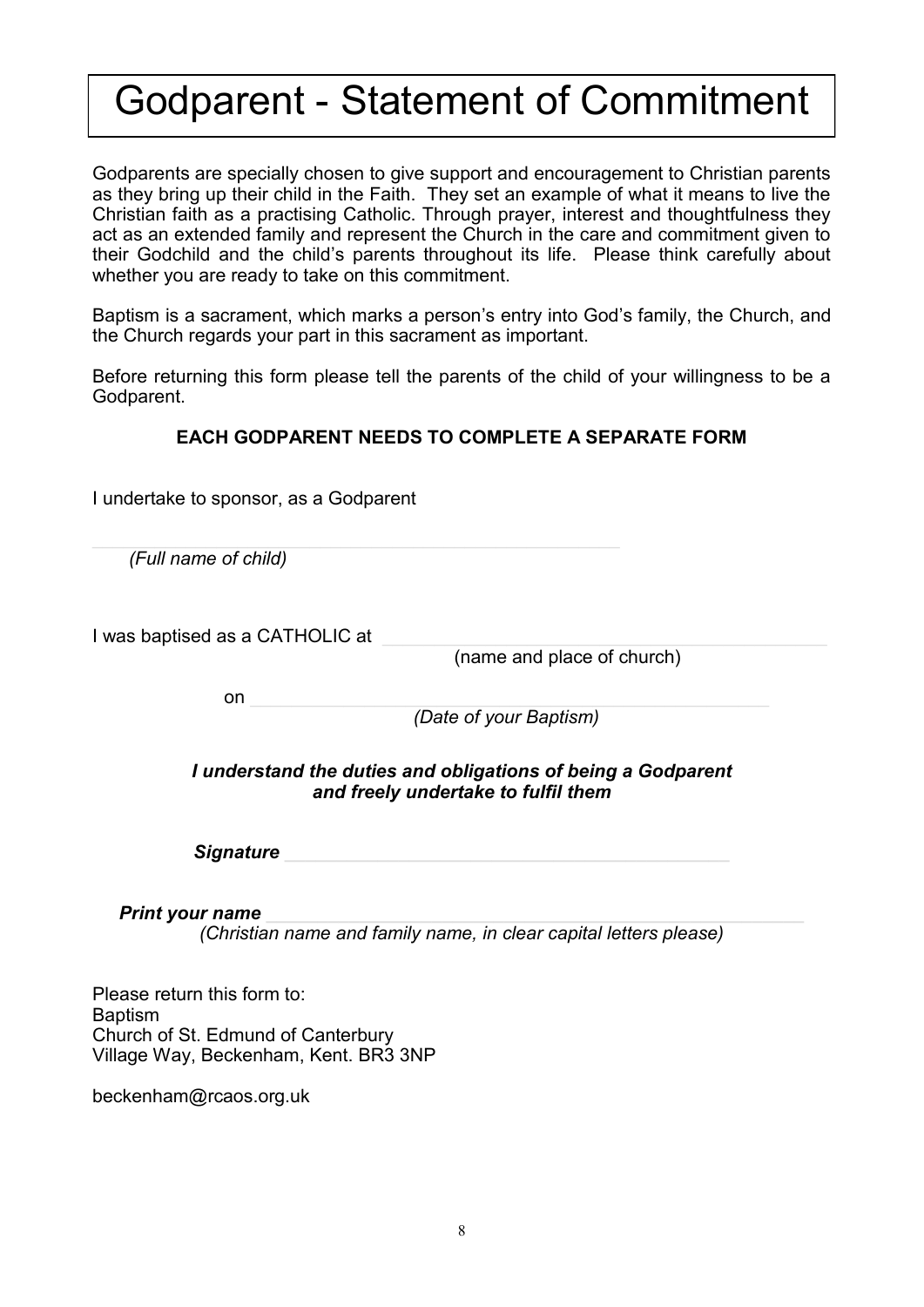# Witness - Statement of Commitment

Godparents and Witnesses are chosen to give support and encouragement to Christian parents as they bring up their child in the Catholic Faith. Through prayer, interest and thoughtfulness they act as an extended family and represent the Church in the care and commitment given to the child and the child's parents throughout its life.

Baptism is a sacrament, which marks a person's entry into God's family, the Church, and the Church regards your part in this sacrament as important. In the Catholic Church only a Catholic can be a Godparent, as that demands a person renewing their own baptism commitment and promising to set an example of a faithful Catholic which the child can follow. However, we very much value the Christian commitment of other Christians and the support and example of Christian living which they show through their faithful following of Jesus Christ in their own Christian community, and we celebrate that through the role of a *Witness.*

Before returning this form please tell the parents of the child of your willingness to be a **Witness** 

#### **EACH WITNESS NEEDS TO COMPLETE A SEPARATE FORM**

| (First name and family name, in clear capital letters please)                                     | undertake to act as a Witness |  |  |
|---------------------------------------------------------------------------------------------------|-------------------------------|--|--|
| at the Sacrament of Baptism of<br>Full name of child)                                             |                               |  |  |
| I was baptised in the<br>(enter denomination)                                                     | faith                         |  |  |
| on<br>(Place and date of your Baptism)                                                            |                               |  |  |
| I understand the duties and obligations of being a Witness<br>and freely undertake to fulfil them |                               |  |  |
| <b>Signature</b>                                                                                  |                               |  |  |
| <b>Print your name</b><br>First name and family name in clear capital letters please              |                               |  |  |
| Please return this form to:                                                                       |                               |  |  |

Baptism Church of St. Edmund of Canterbury Village Way, Beckenham, Kent. BR3 3NP

beckenham@rcaos.org.uk